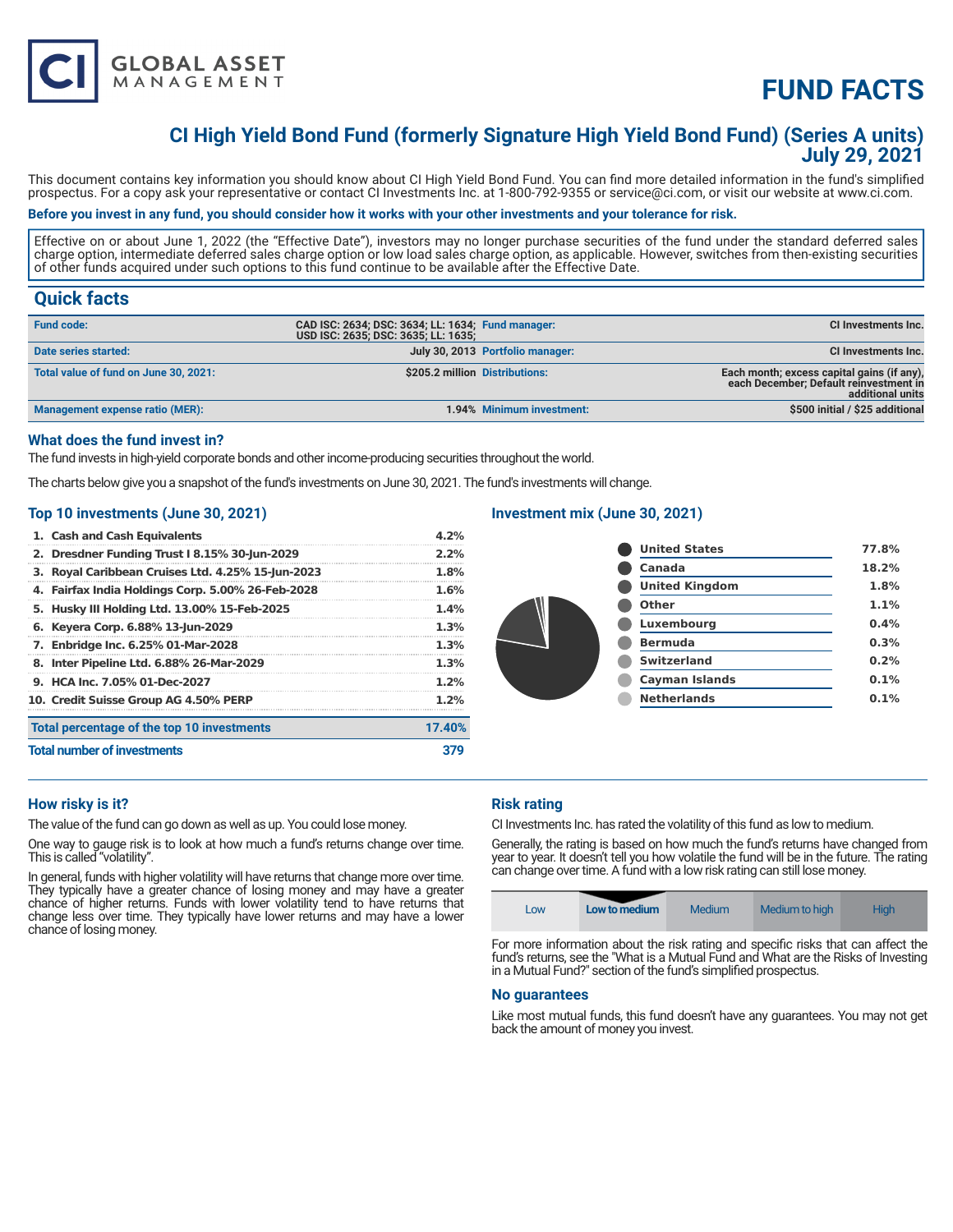# **CI High Yield Bond Fund (formerly Signature High Yield Bond Fund) (Series A units)**

#### **How has the fund performed?**

This section tells you how Series A securities of the fund have performed over the past 7 calendar years. Returns are after expenses have been deducted. These expenses reduce the fund's returns.

#### **Year-by-year returns**

This chart shows how Series A securities of the fund performed in each of the past 7 calendar years. This fund series dropped in value in 2 of the last 7 calendar years. The range of returns and change from year to year can help you assess how risky the fund has been in the past. It does not tell you how the fund will perform in the future.



#### **Best and worst 3-month returns**

This table shows the best and worst returns for Series A securities of the fund in a 3- month period over the past 7 calendar years. The best and worst 3-month returns could be higher or lower in the future. Consider how much of a loss you could afford to take in a short period of time.

|                    | <b>Return</b> | 3 months ending | If you invested \$1,000 at the beginning of the period |
|--------------------|---------------|-----------------|--------------------------------------------------------|
| <b>Best return</b> | 10.5%         | ا June 30. 2020 | Your investment would be \$1,105.                      |
| Worst return       | $-15.3%$      | March 31, 2020  | Vour investment would be \$847.                        |

#### **Average return**

As at June 30, 2021, a person who invested \$1,000 in this series of units of the fund 7 years ago now has \$1,530. This works out to an annual compound return of 5.5%.

### **Who is this fund for?**

#### **This fund may be suitable for you if you:**

- want to receive income
- are investing for the medium term<br>• can telerate low to medium risk
- can tolerate low to medium risk

#### **A word about tax**

In general, you'll have to pay income tax on any money you make on a fund. How much you pay depends on the tax laws of where you live and whether you hold the fund in a registered plan, such as a Registered Retirement Savings Plan or a Tax-Free Savings Account.

Keep in mind that if you hold your fund in a non-registered account, fund distributions are included in your taxable income, whether you get them in cash or have them reinvested.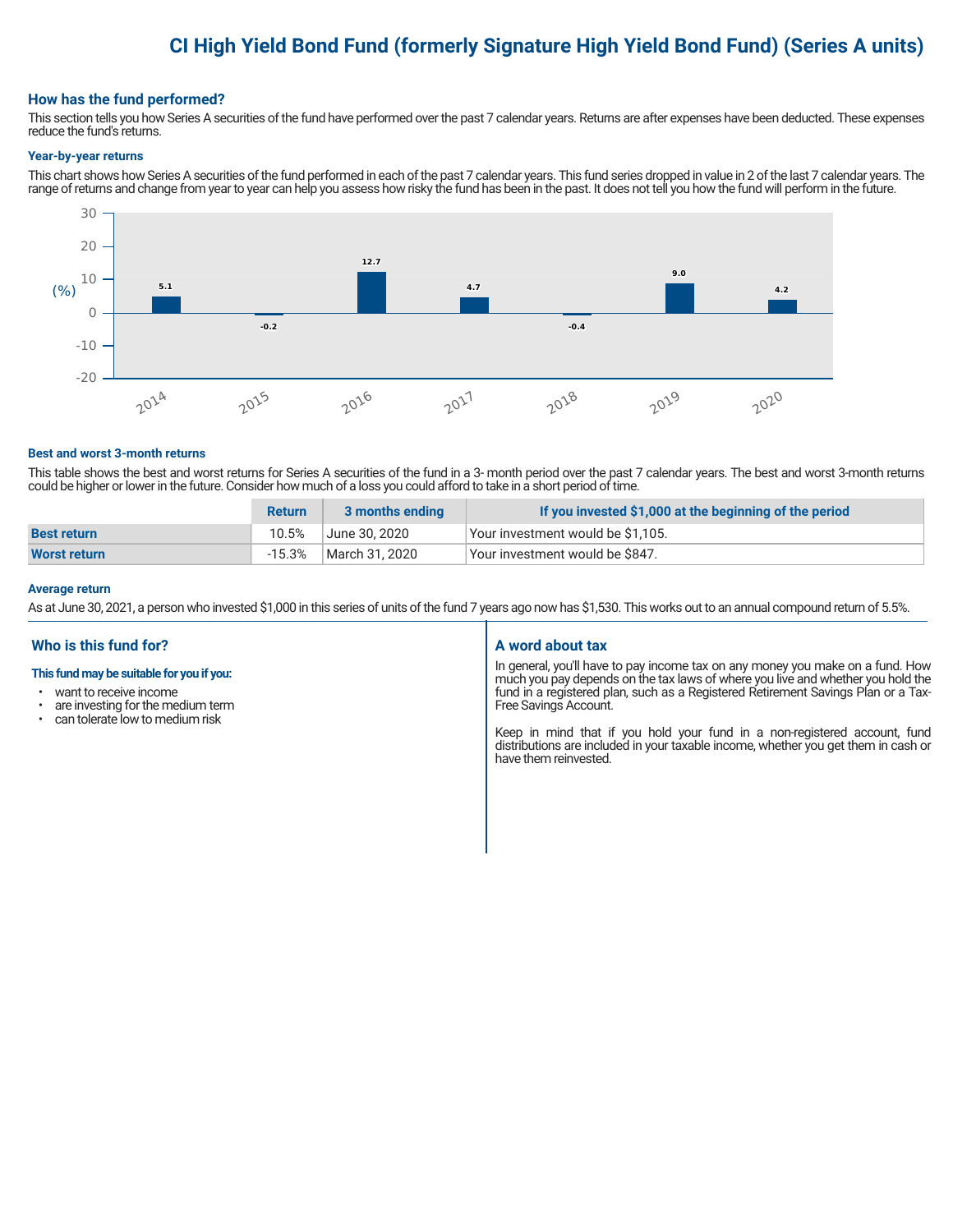# **CI High Yield Bond Fund (formerly Signature High Yield Bond Fund) (Series A units)**

#### **How much does it cost?**

The following tables show the fees and expenses you could pay to buy, own and sell Series A securities of the fund. The fees and expenses — including any commissions — can vary among series of a fund and among funds. Higher commissions can influence representatives to recommend one investment over another. Ask about other funds and investments that may be suitable for you at a lower cost.

#### **1. Sales charges**

You may have to choose a sales charge option when you buy Series A securities of the fund. Ask about pros and cons of each option.

| <b>What you pay</b>                    |                                                     | <b>How it works</b>                                                                                                                                                                                                                                                                   |
|----------------------------------------|-----------------------------------------------------|---------------------------------------------------------------------------------------------------------------------------------------------------------------------------------------------------------------------------------------------------------------------------------------|
| in percent $(\%)$                      | in dollars<br>(S)                                   |                                                                                                                                                                                                                                                                                       |
| Initial sales charge                   |                                                     |                                                                                                                                                                                                                                                                                       |
| 0 to 5.0% of the amount you buy        | \$0 to<br>\$50.00 on<br>every<br>\$1,000 you<br>pay | You and your representative decide on the rate.<br>The initial sales charge is deducted from the amount you buy. It goes to your representative's firm as a commission.                                                                                                               |
| <b>Standard deferred sales charges</b> |                                                     |                                                                                                                                                                                                                                                                                       |
| If you sell within:                    | \$0 to<br>\$55.00 on<br>every                       | The standard deferred sales charge is a set rate and is deducted from the amount you sell based on the initial cost and<br>number of those securities.<br>When you buy the fund, we pay your representative's firm a commission of 5%. Any standard deferred sales charge you pay     |
| 5.5%<br>1 year of buying               | \$1.000 of                                          | when you sell the fund goes to us.                                                                                                                                                                                                                                                    |
| 5.0%<br>2 years of buying              | original<br>cost you                                | You can sell up to 10% of your securities each year without paying a standard deferred sales charge subject to certain<br>restrictions ("10% free redemption right"). Your 10% free redemption right is reduced by the equivalent number of securities                                |
| 5.0%<br>3 years of buying              | sell                                                | you would have received if you had reinvested any cash distributions you received during the calendar year. If you exercised<br>your 10% redemption right and redeem your securities before the standard deferred sales charge schedule has expired, your                             |
| 4.0%<br>4 years of buying              |                                                     | standard deferred sales charge on a full redemption would be the same as if you had not redeemed securities under your<br>10% free redemption right.                                                                                                                                  |
| 4.0%<br>5 years of buying              |                                                     | $\bullet$<br>If you hold the fund in a non-registered account, if applicable, you can ask to receive cash distributions which are not<br>subject to standard deferred sales charges.                                                                                                  |
| 3.0%<br>6 years of buying              |                                                     | You can switch between standard deferred sales charge funds at any time without paying this sales charge. The standard                                                                                                                                                                |
| 2.0%<br>7 years of buying              |                                                     | deferred sales charge schedule will be based on the date you bought securities of the first fund and the rates and duration<br>of such schedule shall continue to apply.                                                                                                              |
| 0.0%<br>After 7 years                  |                                                     | Your securities will be converted into the initial sales charge option after the expiry of the standard deferred sales charge<br>schedule if you qualify for CI Prestige (and if available for your securities) and such securities will participate in CI Prestige.                  |
|                                        |                                                     |                                                                                                                                                                                                                                                                                       |
| Intermediate deferred sales charges    |                                                     |                                                                                                                                                                                                                                                                                       |
| If you sell within:                    | \$0 to<br>\$55.00 on<br>every                       | The intermediate deferred sales charge is a set rate and is deducted from the amount you sell based on the initial cost and<br>number of those securities.<br>When you buy the fund, we pay your representative's firm a commission of 4%. Any intermediate deferred sales charge you |
| 5.5%<br>1 year of buying               | \$1,000 of<br>original                              | pay when you sell the fund goes to us.<br>You can sell up to 10% of your securities each year without paying an intermediate deferred sales charge subject to certain                                                                                                                 |
| 5.0%<br>2 years of buying              | cost you                                            | restrictions. Your 10% free redemption right is reduced by the equivalent number of securities you would have received if                                                                                                                                                             |
| 4.5%<br>3 years of buying              | sell                                                | you had reinvested any cash distributions you received during the calendar year. If you exercised your 10% redemption right<br>and redeem your securities before the intermediate deferred sales charge schedule has expired, your intermediate deferred                              |
| 4.0%<br>4 years of buying              |                                                     | sales charge on a full redemption would be the same as if you had not redeemed securities under your 10% free redemption<br>riaht.                                                                                                                                                    |
| 3.5%<br>5 years of buying              |                                                     | If you hold the fund in a non-registered account, if applicable, you can ask to receive cash distributions which are not<br>subject to intermediate deferred sales charges.                                                                                                           |
| 6 years of buying<br>3.0%              |                                                     | You can switch between intermediate deferred sales charge funds at any time without paying this sales charge. The<br>intermediate deferred sales charge schedule will be based on the date you bought securities of the first fund and the rates                                      |
| 1.5%<br>7 years of buying<br>0.0%      |                                                     | and duration of such schedule shall continue to apply.<br>Your securities will be converted into the initial sales charge option after the expiry of the intermediate deferred sales                                                                                                  |
| After 7 years                          |                                                     | charge schedule if you qualify for CI Prestige (and if available for your securities) and such securities will participate in CI<br>Prestige.                                                                                                                                         |
|                                        |                                                     |                                                                                                                                                                                                                                                                                       |
| Low-load sales charges                 |                                                     |                                                                                                                                                                                                                                                                                       |
| If you sell within:                    | \$0 to<br>\$30.00 on                                | The low-load sales charge is a set rate and is deducted from the amount you sell based on the initial cost and number of<br>those securities.                                                                                                                                         |
| 3.0%<br>1 year of buying               | every<br>\$1,000 of                                 | When you buy the fund, we pay your representative's firm a commission of up to 2.5%. Any low-load sales charge you pay<br>when you sell the fund goes to us.                                                                                                                          |
| 2.5%<br>2 years of buying              | original                                            | If you hold the fund in a non-registered account, if applicable, you can ask to receive cash distributions which are not                                                                                                                                                              |
| 2.0%<br>3 years of buying              | cost you<br>sell                                    | subject to low-load sales charges.<br>You can switch between low-load sales charge funds at any time without paying this sales charge. The low-load sales                                                                                                                             |
| 0.0%<br>After 3 years                  |                                                     | charge schedule will be based on the date you bought securities of the first fund and the rates and duration of such<br>schedule shall continue to apply.                                                                                                                             |
|                                        |                                                     | Your securities will be converted into the initial sales charge option after the expiry of the low-load sales charge schedule if<br>you qualify for CI Prestige (and if available for your securities) and such securities will participate in CI Prestige.                           |